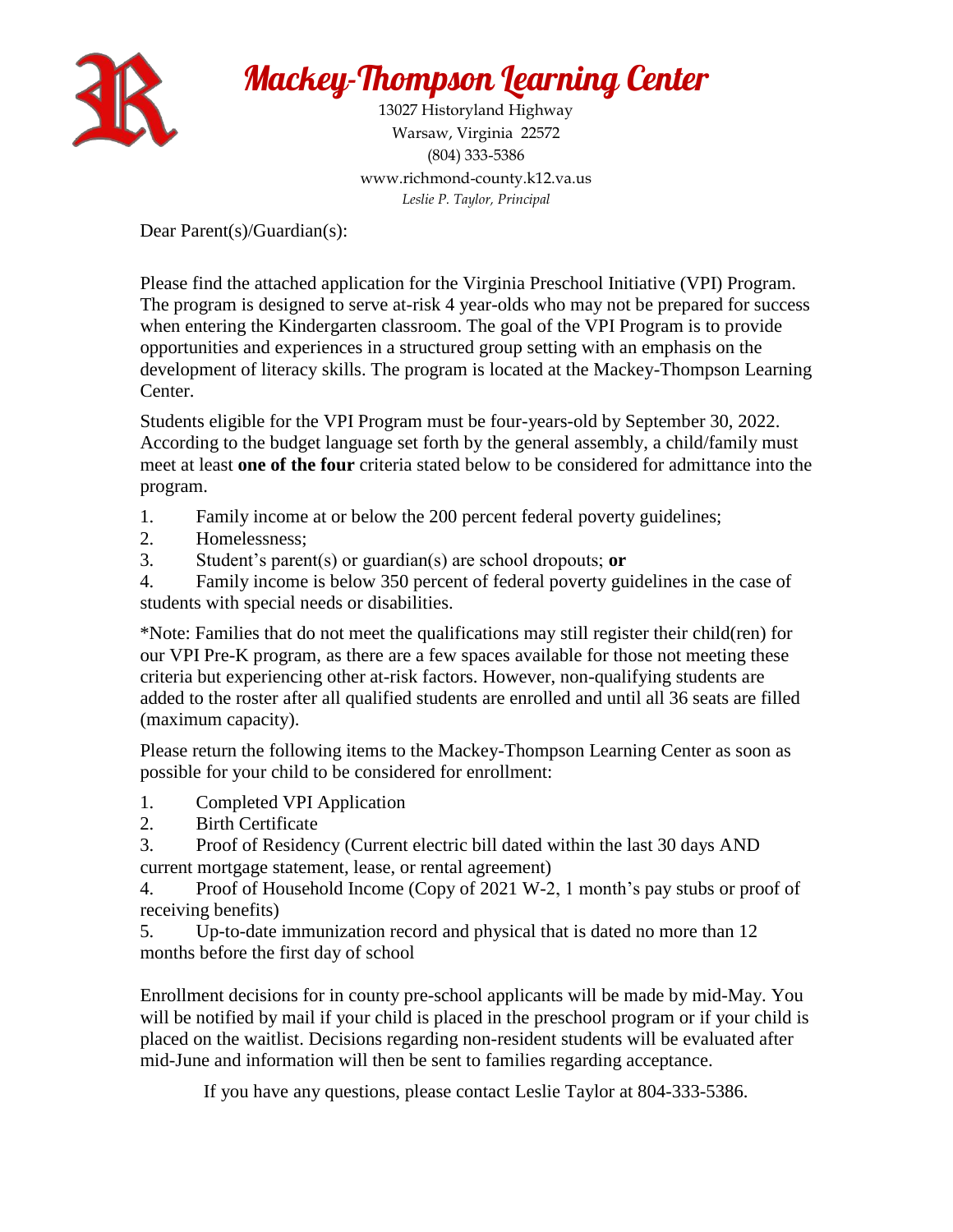

 Warsaw, Virginia 22572 (804) 333-5386 www.richmond-county.k12.va.us 13027 Historyland Highway *Leslie P. Taylor, Principal* 

## **VPI (PreK) Information Sheet**

| Child's Full Name- Nombre del Nino                                                      | Male-Nino                                                                                       |
|-----------------------------------------------------------------------------------------|-------------------------------------------------------------------------------------------------|
|                                                                                         | Female-Nina                                                                                     |
| Nickname (if any):                                                                      | <b>Birth Date-</b> Fecha de Nacimiento                                                          |
|                                                                                         |                                                                                                 |
|                                                                                         |                                                                                                 |
| <b>Mother's or Legal Guardian Name-</b><br>Nombre de la madre o guardian legal          | <b>Father's or Legal Guardian Name-</b> Nombre<br>del pardre o guardian legal                   |
|                                                                                         |                                                                                                 |
|                                                                                         |                                                                                                 |
| Mailing Address - Direccion de Correo                                                   | <b>Street Address</b> - Direccion Actual                                                        |
|                                                                                         |                                                                                                 |
| City, State, $\mathbf{Zip} - Ci$ udad, Estado y Codigo<br>Postal                        | City, State, $\mathbf{Zip} - \mathbf{C} \cdot \mathbf{U}$ Eastado y Codigo<br>Postal            |
|                                                                                         |                                                                                                 |
| Home Phone Number: Número de teléfono                                                   | <b>E-mail address:</b> Direccion de correo                                                      |
| en casa                                                                                 | electronico:                                                                                    |
|                                                                                         |                                                                                                 |
| Day Time Number: Número del dia                                                         |                                                                                                 |
|                                                                                         |                                                                                                 |
| <b>Cell Number:</b>                                                                     |                                                                                                 |
|                                                                                         |                                                                                                 |
| If your child will be riding the school bus,<br>what is the address for bus pick up and | Who is the responsible adult at this address?<br>$\zeta$ Quien es el adulto responsible en esta |
| drop off? Si su hijo utilizara el servicio de                                           | direccion?                                                                                      |
| Bus scholar, ¿cual es la direccion para<br>recoger y dejar?                             |                                                                                                 |
|                                                                                         |                                                                                                 |
|                                                                                         |                                                                                                 |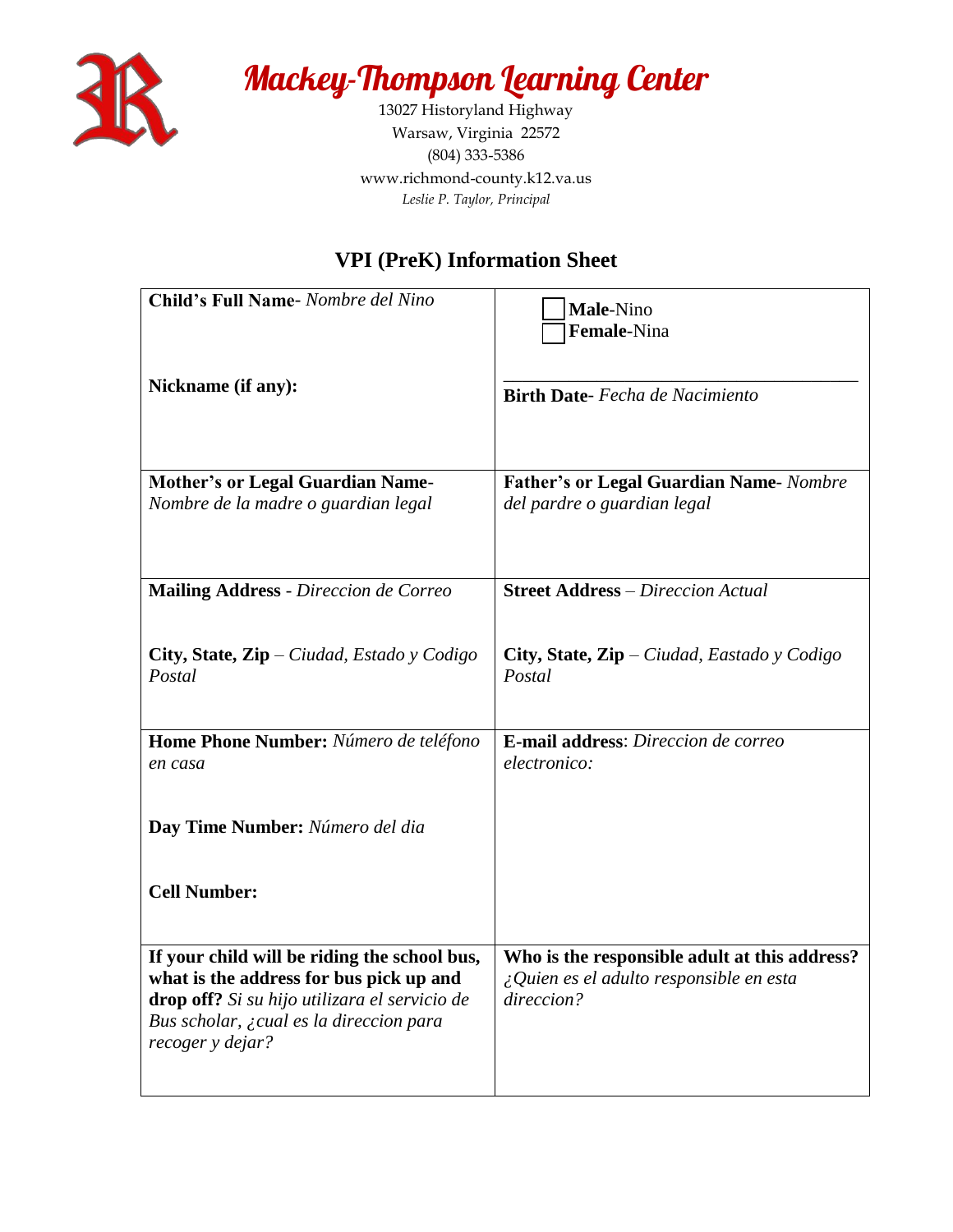

**VPI Application** 

2022-2023

|                                                                                                             |                                                     | <b>STUDENT INFORMATION</b> - Información de la niño             |                                                                            |                                                                                 |                                                                                                                    |
|-------------------------------------------------------------------------------------------------------------|-----------------------------------------------------|-----------------------------------------------------------------|----------------------------------------------------------------------------|---------------------------------------------------------------------------------|--------------------------------------------------------------------------------------------------------------------|
| Child's Full Name - Nombre<br>del Niño                                                                      | Birth Date -- Fecha de Nacimiento                   |                                                                 | Does the child have any allergies? --<br>$\zeta$ Tiene su hijo/a alergias? |                                                                                 |                                                                                                                    |
| Nickname (if any):                                                                                          |                                                     | <b>Birthplace</b> – Lugar de Nacimiento                         |                                                                            |                                                                                 |                                                                                                                    |
| Male - $Ni\tilde{n}o$<br>Female - Niña                                                                      | Race -- Raza                                        | <b>Hispanic:</b><br>Yes No<br>Hispanos:                         |                                                                            | If so, explain: Si asi, explique:                                               |                                                                                                                    |
|                                                                                                             |                                                     | $\exists s_i \Box$ No                                           |                                                                            |                                                                                 |                                                                                                                    |
|                                                                                                             |                                                     | <b>FAMILY INFORMATION</b> - Información de la familia           |                                                                            |                                                                                 |                                                                                                                    |
| How many years have you lived in Richmond County? ¿Cuántos años ha vivid ousted en Richmond County?         |                                                     |                                                                 |                                                                            |                                                                                 |                                                                                                                    |
|                                                                                                             |                                                     |                                                                 |                                                                            |                                                                                 |                                                                                                                    |
| Child Lives With - El niño vive<br>con                                                                      | Ingresos                                            | Household Income (Gross) -                                      |                                                                            | Primary language spoken in the home --<br>Idioma principal que se habla en casa |                                                                                                                    |
| <b>Parents-Padres</b>                                                                                       |                                                     | /month or                                                       |                                                                            |                                                                                 |                                                                                                                    |
| <b>Grandparents-</b><br>Abuelos                                                                             |                                                     |                                                                 |                                                                            |                                                                                 |                                                                                                                    |
| <b>Foster Parent-Padres</b>                                                                                 |                                                     | /year                                                           |                                                                            | What language does the child speak at                                           | <b>home?</b> ¿Qué idioma habla su hijo/a en casa?                                                                  |
| de Crianza                                                                                                  |                                                     |                                                                 |                                                                            |                                                                                 |                                                                                                                    |
| <b>Other relative-Otros</b><br>parientes                                                                    |                                                     | (Please attach proof of income –<br>Por favor proveer prueba de |                                                                            |                                                                                 |                                                                                                                    |
| <b>Parent having legal</b>                                                                                  | <i>ingresos</i> )                                   |                                                                 |                                                                            | How well does the child speak English?<br>¿Cómo habla su hijo/a el inglés?      |                                                                                                                    |
| custody/guardianship                                                                                        |                                                     |                                                                 |                                                                            | Well $-Bien$                                                                    |                                                                                                                    |
| - Persona que tiene                                                                                         |                                                     |                                                                 |                                                                            | Not well $-$ No muy bien                                                        |                                                                                                                    |
| custodia legal                                                                                              |                                                     |                                                                 |                                                                            | None -- Nada                                                                    |                                                                                                                    |
| Name and telephone number of translator if needed: Nombre y número de teléfono de traductor si es necesario |                                                     |                                                                 |                                                                            |                                                                                 |                                                                                                                    |
|                                                                                                             |                                                     |                                                                 |                                                                            |                                                                                 |                                                                                                                    |
| Name -- Nombre                                                                                              |                                                     |                                                                 |                                                                            |                                                                                 | Please list everyone in the household (include parents and children) - Por favor apunte todos los miembros en casa |
|                                                                                                             | <b>Birth date</b> $-$ <i>Fecha de</i><br>Nacimiento | Where do you work?<br>¿Dónde trabaja?                           |                                                                            | Employer # -- Número<br>de teléfono de                                          | <b>Highest level of</b><br>education $-$ ultimo                                                                    |
|                                                                                                             |                                                     |                                                                 |                                                                            | empleador                                                                       | grado de la educación                                                                                              |
|                                                                                                             |                                                     |                                                                 |                                                                            |                                                                                 |                                                                                                                    |
|                                                                                                             |                                                     |                                                                 |                                                                            |                                                                                 |                                                                                                                    |
|                                                                                                             |                                                     |                                                                 |                                                                            |                                                                                 |                                                                                                                    |
|                                                                                                             |                                                     |                                                                 |                                                                            |                                                                                 |                                                                                                                    |
|                                                                                                             |                                                     |                                                                 |                                                                            |                                                                                 |                                                                                                                    |
|                                                                                                             |                                                     |                                                                 |                                                                            |                                                                                 |                                                                                                                    |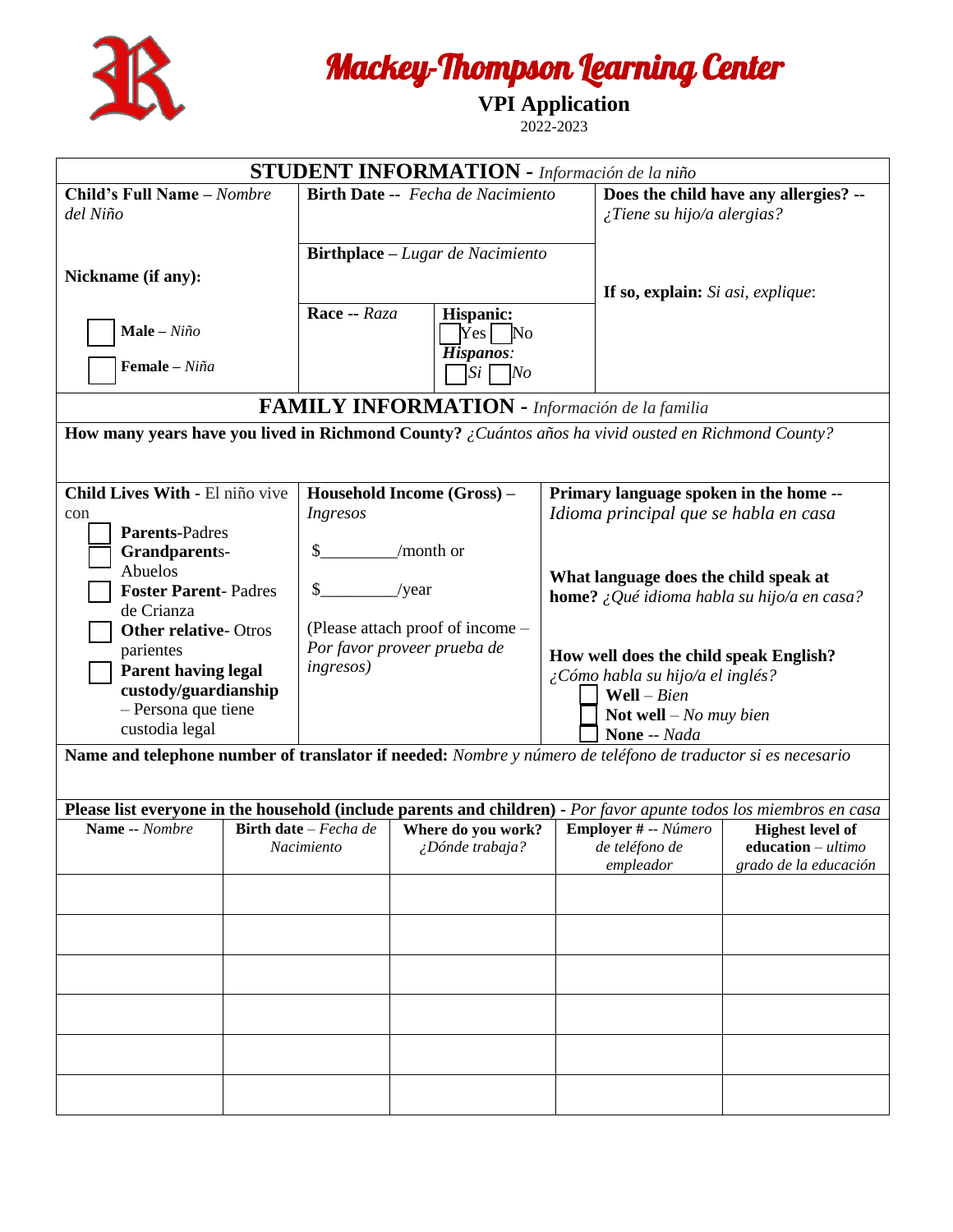

**VPI Application** 

2022-2023

|                                                                                                                                                                                                                                                |                                      | <b>EMERGENCY CONTACTS - CONTACTOS DE EMERGENCIA</b>                                   |                                                        |                                                                                                                                   |
|------------------------------------------------------------------------------------------------------------------------------------------------------------------------------------------------------------------------------------------------|--------------------------------------|---------------------------------------------------------------------------------------|--------------------------------------------------------|-----------------------------------------------------------------------------------------------------------------------------------|
| Name - Nombre                                                                                                                                                                                                                                  | Phone Number - número de<br>teléfono |                                                                                       | <b>Relationship to Child - Relación</b><br>con el niño |                                                                                                                                   |
| 1.                                                                                                                                                                                                                                             |                                      |                                                                                       |                                                        |                                                                                                                                   |
| 2.                                                                                                                                                                                                                                             |                                      |                                                                                       |                                                        |                                                                                                                                   |
| 3.                                                                                                                                                                                                                                             |                                      |                                                                                       |                                                        |                                                                                                                                   |
| We have limited space and placement is offered according to those with the most need.<br>Tenemos espacio limitado y colocación se ofrece de acuerdo con los más necesitados.                                                                   |                                      | <b>FAMILY CHARACTERISTICS - Características de familia</b>                            |                                                        |                                                                                                                                   |
| (Check all that apply) La familia recibe TANF, etc.                                                                                                                                                                                            |                                      | <b>Significant behavior</b>                                                           |                                                        | <b>Speech concerns</b>                                                                                                            |
| (marque lo que aplica) Receiving benefits:<br><b>FAMIS</b><br><b>TANF</b><br><b>Medicaid</b>                                                                                                                                                   | <b>Food Stamps</b>                   | Low birth weight                                                                      |                                                        | <b>Nutritional Needs</b>                                                                                                          |
| <b>SSI</b><br><b>WIC</b>                                                                                                                                                                                                                       | <b>F/R Lunch   Child Support</b>     |                                                                                       |                                                        | Conducta o el discurso significativos conciemen, el peso<br>bjo del Nacimiento, o las necesidades nutricionales                   |
| <b>VEC Services</b>                                                                                                                                                                                                                            |                                      |                                                                                       |                                                        | First child to school - primer niño en la escuela                                                                                 |
| <b>Outside agency referral, who?</b> – Referencias de alguna<br>$\overline{a}$ gencia de afuera ¿Quien?                                                                                                                                        |                                      | Single parent<br>fallecido                                                            |                                                        | Incarcerated parent<br>Parent loss by death - Padre soltero, encarcelado o                                                        |
| Medical insurance lacking for household member -<br>El seguro médico que carece para el miembro de la casa                                                                                                                                     |                                      | <b>Child</b><br>$\exists$ is $\Box$<br>estado con personas adoptivas                  |                                                        | <b>was in foster care --</b> $El Niño está/ha$                                                                                    |
| Current debt or inability to pay monthly bills even<br>when benefits are applied $-La$ deuda o la incapacidad<br>actuales pagar cuentas mensuales.                                                                                             |                                      | Prior or current Head Start ∏VPI<br>Special education family member<br>anteriormente. |                                                        | $\overline{Un}$ hermanno/a del niño ha participado en el programa                                                                 |
| <b>Both parents unemployed</b> $-Dos$ padres desempleados                                                                                                                                                                                      |                                      | <b>involved</b> – (Servicios de Protección Infantil) qu<br>participan                 |                                                        | <b>Prior or current CPS (Child Protective Services)</b>                                                                           |
| English Language Learner - Estudiante del idioma<br>Inglés                                                                                                                                                                                     |                                      | child, child to child) Violencia doméstica                                            |                                                        | Domestic Violence (parent to parent, parent to                                                                                    |
| Parent unable to read/write Crie lectura/escritura<br>incapaz                                                                                                                                                                                  |                                      | físicamente o emocionalmente)                                                         |                                                        | <b>Child has been abused</b> (sexually, physically or<br>$\overline{\text{emotonally}}$ ) – El niño ha sido abusado (sexualmente, |
| <b>Unstable housing</b> alojamiento inestable<br>Overcrowded housing alojamiento superpoblado<br>friends/relatives<br>Moved in with<br><i>amigos/familiares</i>                                                                                | vive<br>con                          | Movió 2 o más tiempos en los últimos sies meses                                       |                                                        | Moved 2 or more times in the last six months -                                                                                    |
| Chronically ill family member (physical, mental,<br>emotional, substance abuse/addiction) Who? What?<br>Alguna persona crónicamente enferma en la familia<br>(física, mental, emocional, abuso de sustancias/adiciones)<br>$i$ Quién? $i$ Qué? |                                      | temporánea                                                                            |                                                        | <b>Homeless</b> – Sin casa o viviendo en residencia                                                                               |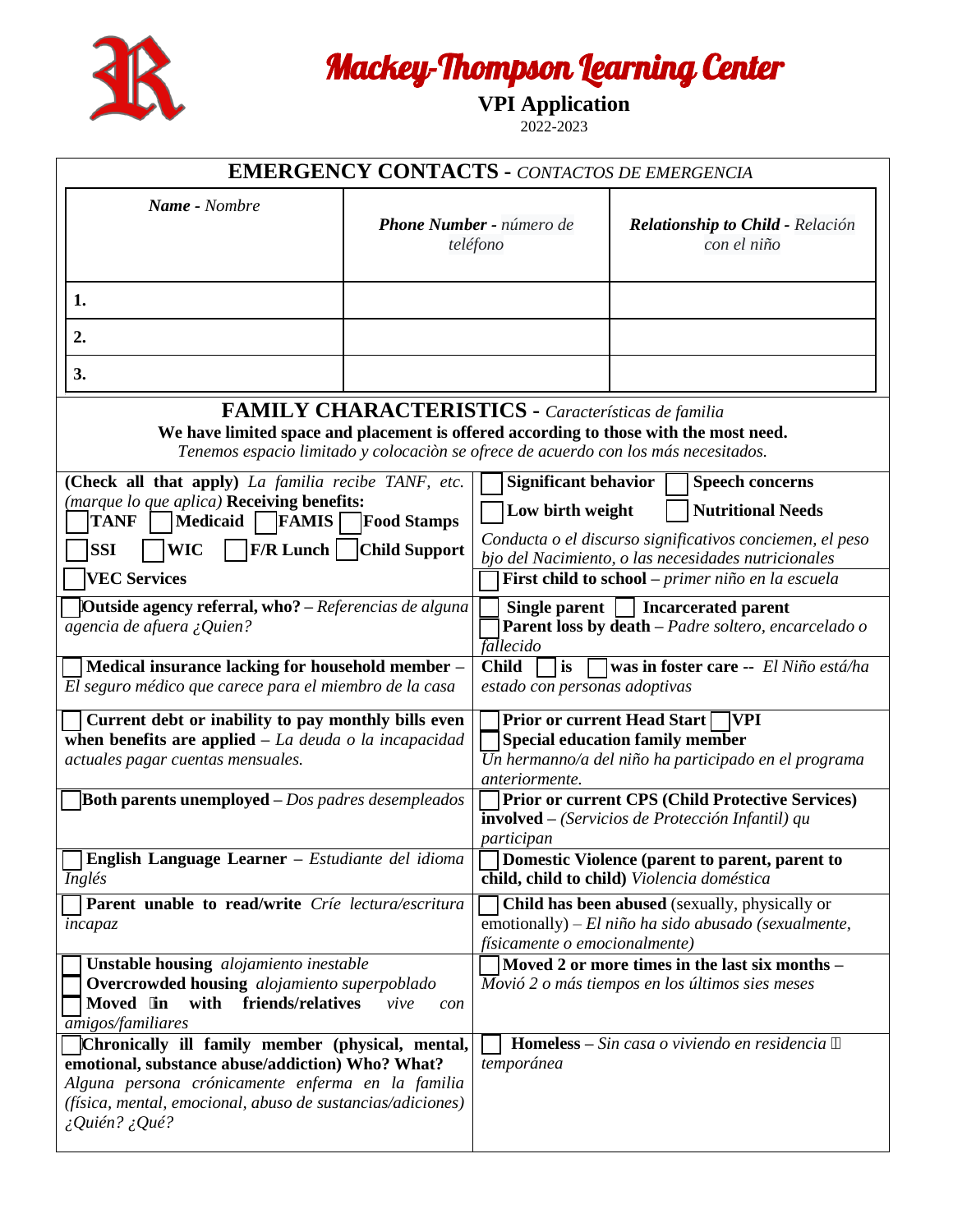

**VPI Application** 

2022-2023

| <b>DEVELOPMENTAL HISTORY</b> - Historia del desarrollo                                                                                                                                                                                                                        |
|-------------------------------------------------------------------------------------------------------------------------------------------------------------------------------------------------------------------------------------------------------------------------------|
| Do you have any concerns about your child 's development? $\chi$ Tiene alguna precocupación sobre el desarroloo de<br>su hijo?<br>No<br>Yes Si                                                                                                                                |
| Please describe your concern if you have one (add a page, if needed): Si es así explique, por favor (Agregue una<br>página, si necesitó):                                                                                                                                     |
| How much did the child weigh at birth? $\zeta$ Cuánto pesó el niño al nacer?                                                                                                                                                                                                  |
| Were there any complications during pregnancy or birth?<br>Yes Si<br>N <sub>0</sub><br>¿Hubo complicaciones durante el embarazo o el parto?<br>If yes, please explain: Si respondio Si explíquelo por favor:                                                                  |
| Do you think your child hears well?<br>N <sub>0</sub><br>Yes Si<br>¿Crees que tu hijo escucha bien?<br>If no, please explain: Si respondio No explíquelo por favor:                                                                                                           |
| Do you think your child speaks like other children his/her age?<br>Yes Si<br>N <sub>0</sub><br>¿Cree que su hijo habla como otros niños de su edad?<br>If no, please explain: Si respondio No explíquelo por favor:                                                           |
| Can you and other people understand what your child says?<br>Yes<br>No<br>Si<br>¿Pueden usted y otras personas entender lo que dice su hijo?<br>If no, please explain: Si respondio No explíquelo por favor:                                                                  |
| Does your child speak more than one language?<br>Yes Si<br>No<br>¿Su hijo habla más de un idioma?<br>If yes, which languages? Si respondio Si explíquelo por favor:                                                                                                           |
| Do you think your child walks, runs and climbs like other children his/her age?<br>No<br>Yes<br>Si<br>$\zeta$ Cree que su hijo camina, corre y trepa como otros niños de su edad?<br><b>If no, please explain:</b> Si respondio No explíquelo por favor:                      |
| Do you have any concerns about your child's vision?<br>Yes Si<br>No<br>¿Tiene alguna preocupación sobre la visión de su hijo?<br>If yes, please explain: Si respondio Si explíquelo por favor:                                                                                |
| Has your child had any serious illnesses, allergies, surgeries or major accidents?<br>Yes Si<br>$\mathbf{N}\mathbf{0}$<br>¿Ha tenido su hijo alguna enfermedad grave, alergias, cirugías o accidentes graves?<br>If yes, please explain: Si respondio Si explíquelo por favor |
| No<br>Do you have any concerns about your child's behavior?<br>Yes Si<br>¿Tiene alguna preocupación sobre el comportamiento de su hijo?<br>If yes, please explain: Si respondio Si explíquelo por favor                                                                       |